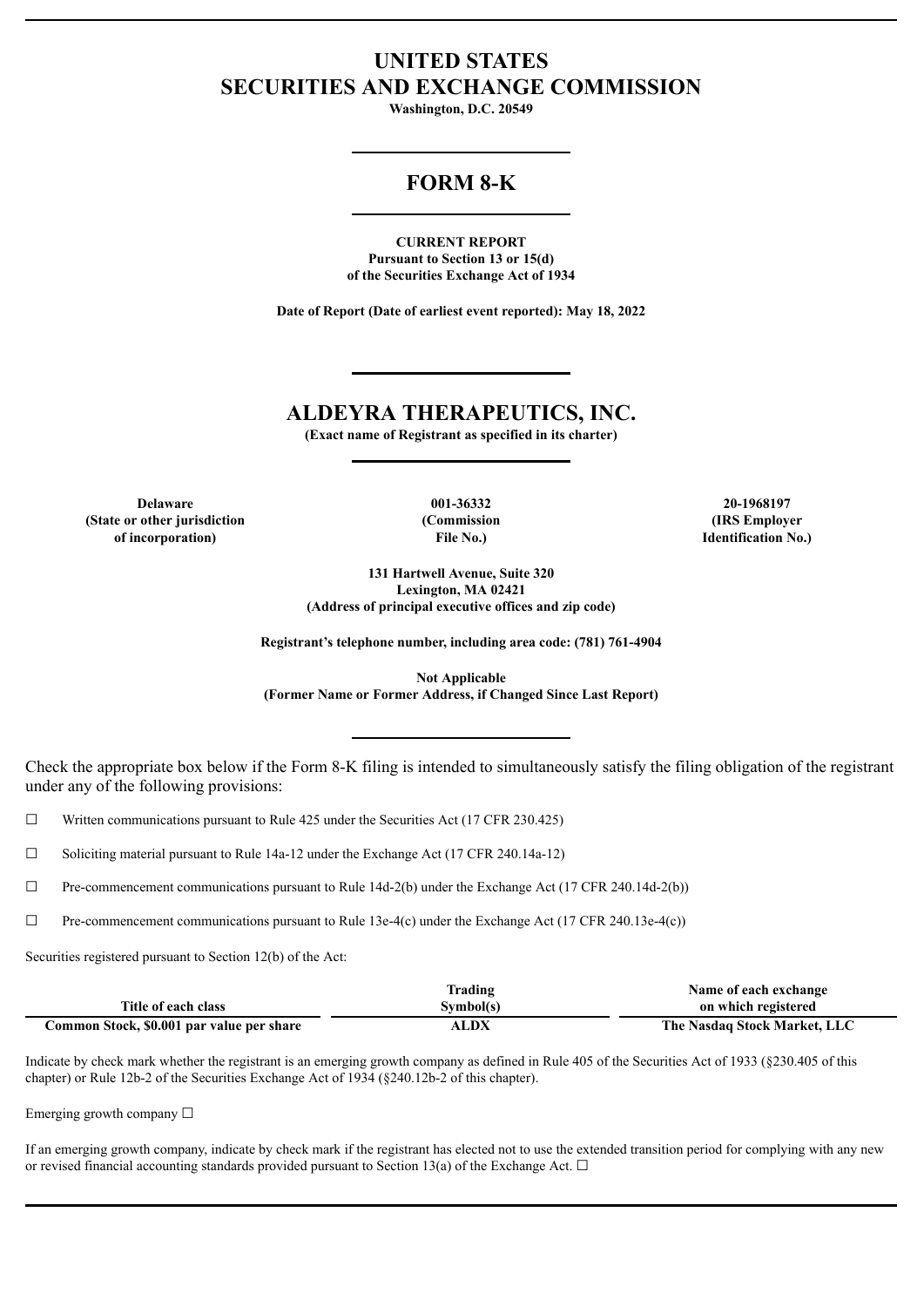#### **Item 8.01. Other Events.**

On May 18, 2022, Aldeyra Therapeutics, Inc. (the "Company") issued a press release (the "Press Release") to announce that post-hoc analysis using computer automated grading of digital photography from the completed Phase 3 TRANQUILITY Trial demonstrated statistical significance in favor of reproxalap over vehicle for the primary endpoint of ocular redness. The Press Release is filed as Exhibit 99.1 to this Current Report on Form 8-K and is incorporated by reference herein.

In addition, the Company is supplementing the risk factors previously disclosed in the Company's Annual Report on Form 10-K for the year ended December 31, 2021 and its subsequent Quarterly Reports on Form 10-Q and Current Reports on From 8-K, with the following risk factor:

#### To generate revenue, we will depend on FDA approval and successful commercialization of our lead product candidate, reproxalap, for the treatment of dry eye disease. If we are unable to successfully conduct the TRANQUILITY-2 trial, prepare and timely submit the planned NDA, and obtain FDA *approval, our ability to generate revenue will be significantly delayed.*

Our ability to generate revenue will depend on the successful development, regulatory approval and commercialization of reproxalap. Based on our discussions with and our interpretation of feedback from the FDA, as well as data from our previously completed clinical trials in dry eye disease and the TRANQUILITY-2 trial, we currently plan to submit an NDA to the FDA for reproxalap for the potential treatment of dry eye disease in mid-2022, subject to positive clinical trial results, including results from a dry eye disease safety trial. There can be no assurance that we can prepare and submit an NDA in a timely manner or at all. We have limited experience in preparing, filing, and pursuing applications necessary to gain regulatory approvals. The preparation of an NDA requires a great deal of effort and expertise, and if we do not secure the necessary resources and hire and retain personnel having the requisite expertise to prepare and submit the NDA, the filing of the NDA would be delayed. Further, if an NDA is submitted by the company, there can be no assurance that it will be accepted for filing by the FDA. If the FDA determines after an initial review of the NDA that the data included in the application is insufficient and not ready for formal consideration, we could receive a "refuse to file" notice. The FDA has substantial discretion in the approval process and may disagree with our interpretation of or the sufficiency of the data from our clinical trials. Clinical trial results frequently are susceptible to varying interpretations and regulatory authorities may disagree on what are appropriate methods for analyzing data, which may delay, limit or prevent regulatory approvals. For instance, pending discussion with the FDA, for satisfaction of the sign efficacy requirements for regulatory approval per draft FDA guidance, we intend to submit the ocular redness results from post-hoc analysis using computer automated grading of digital photography from the completed the Phase 3 TRANQUILITY and Phase 2 dry eye chamber trials. However, given that this is a novel method of analyzing data and we have not discussed this method with the FDA, and we cannot be sure that the FDA will accept the data derived from this method of analysis. In addition, regulatory authorities typically give greater weight to results from pre-specified analyses and less weight to results from post-hoc, retrospective analyses. The FDA could also require that we conduct additional studies and submit the results of those studies before the application will be reconsidered, which would require us to expend more resources than we planned or that are available to us, and could substantially delay any approval of our application. It is also possible that additional studies may not suffice to make our application approvable. Even if the NDA is accepted for filing by the FDA, there can be no assurance that it would be approved in a timely manner or at all.

#### **Item 9.01. Financial Statements and Exhibits.**

| (d) Exhibits<br><b>Exhibit</b> |                                                                             |
|--------------------------------|-----------------------------------------------------------------------------|
| No.                            | <b>Description</b>                                                          |
| 99.1                           | Aldeyra Therapeutics, Inc. Press Release dated May 18, 2022                 |
| 104                            | Cover Page Interactive Data File (embedded within the Inline XBRL document) |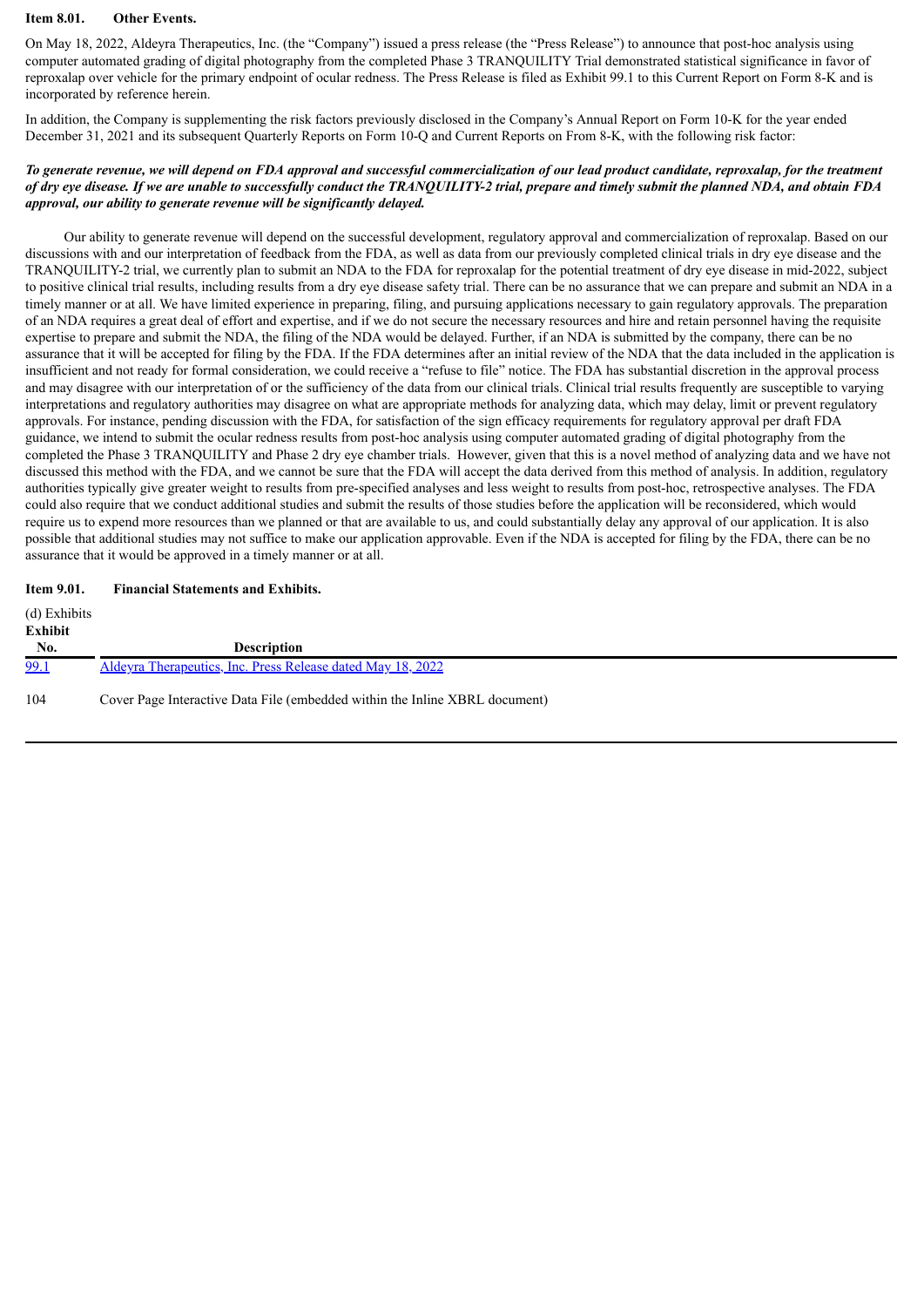### **SIGNATURE**

Pursuant to the requirements of the Securities Exchange Act of 1934, the registrant has duly caused this report to be signed on its behalf by the undersigned hereunto duly authorized.

Dated May 18, 2022

ALDEYRA THERAPEUTICS, INC.

By: /s/ Todd C. Brady

Name: Todd C. Brady M.D., Ph.D. Title: Chief Executive Officer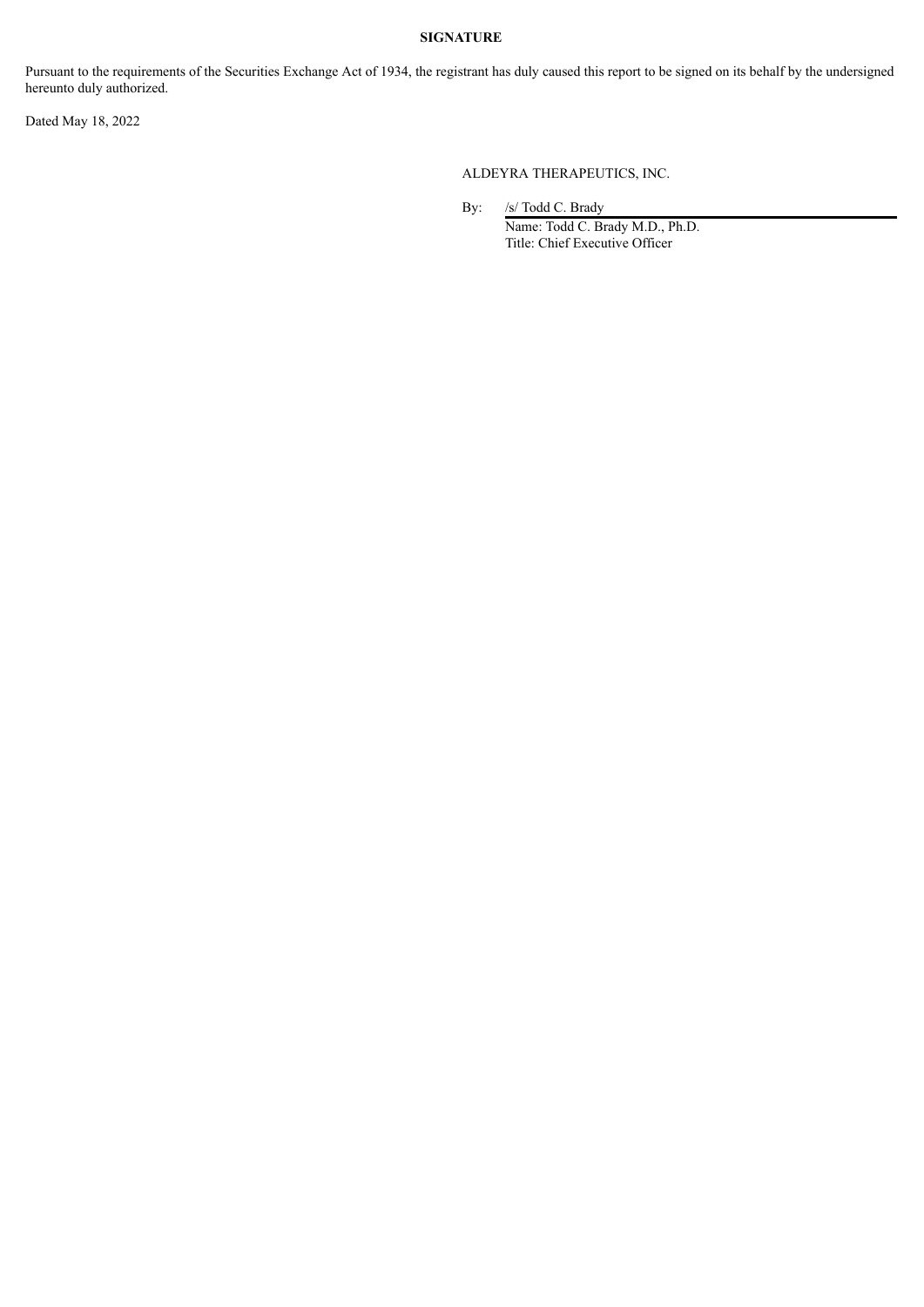# <span id="page-3-0"></span>**Aldeyra Therapeutics Announces that Post-Hoc Analysis Using Computer Automated Grading of Phase 3 TRANQUILITY Trial Digital Photography Demonstrated Statistical Significance in Favor of Reproxalap Over Vehicle for Primary Endpoint of Ocular Redness**

- *Post-Hoc Analysis Using Computer Automated Grading Indicated that Reproxalap is Statistically Superior to Vehicle (p=0.020) in Reducing Dry-Eye Associated Ocular Redness, the Primary Endpoint of Phase 3 TRANQUILITY Trial*
- *Statistical Superiority of Reproxalap over Vehicle (p=0.003) for the Primary Endpoint of Ocular Redness in the Previously Announced Phase 2 Dry Eye Chamber Trial Confirmed Using Post-Hoc Computer Automated Grading*
- *Pending Discussion with the U.S. Food & Drug Administration (FDA), Aldeyra Intends to Include Ocular Redness as an Objective Sign of Dry Eye Disease for New Drug Application (NDA), Expected to be Submitted Mid-2022*
- *TRANQUILITY-2 Top-Line Results Expected in the Second Quarter of 2022*

LEXINGTON, Mass.--(BUSINESS WIRE)--May 18, 2022--Aldeyra Therapeutics, Inc. (Nasdaq: ALDX) (Aldeyra) today reported that a post-hoc analysis using computer automated grading of digital photography from the completed Phase 3 TRANQUILITY dry eye chamber trial demonstrated statistical significance  $(p=0.020)$  in favor of reproxalap over vehicle for the primary endpoint of reduction of ocular redness. As previously announced, the Phase 3 TRANQUILITY trial failed to meet the primary endpoint of ocular redness as assessed by independent central reviewers.

When applied to Aldeyra's Phase 2 dry eye chamber trial, which was completed in late 2021, the computer automated grading assessment ( $p=0.003$ ) confirmed the previously announced achievement of the primary endpoint of ocular redness ( $p=0.016$ ). which, similar to the Phase 3 TRANQUILITY trial, was originally assessed by independent central reviewers. Aldeyra intends to discuss the results of the post-hoc analyses, as well as the algorithm used for the computer automated assessment of ocular redness,1 with the FDA prior to NDA submission.

The computer automated grading of redness in the completed Phase 3 TRANQUILITY and Phase 2 clinical trials of reproxalap is based on digital images captured by portable cameras fitted with eye cups to standardize distance, lighting, focus, hue, and contrast. The assessment consisted of automated selection of temporal conjunctiva from images of subjects focusing on nasal targets in the eye cup. Redness intensity was averaged across all pixels in the selected region, and combined with vessel geometry to generate a theoretical maximum score of 255. The average baseline score from the post-hoc analyses of the Phase 3 TRANQUILITY and Phase 2 clinical trials was approximately 18.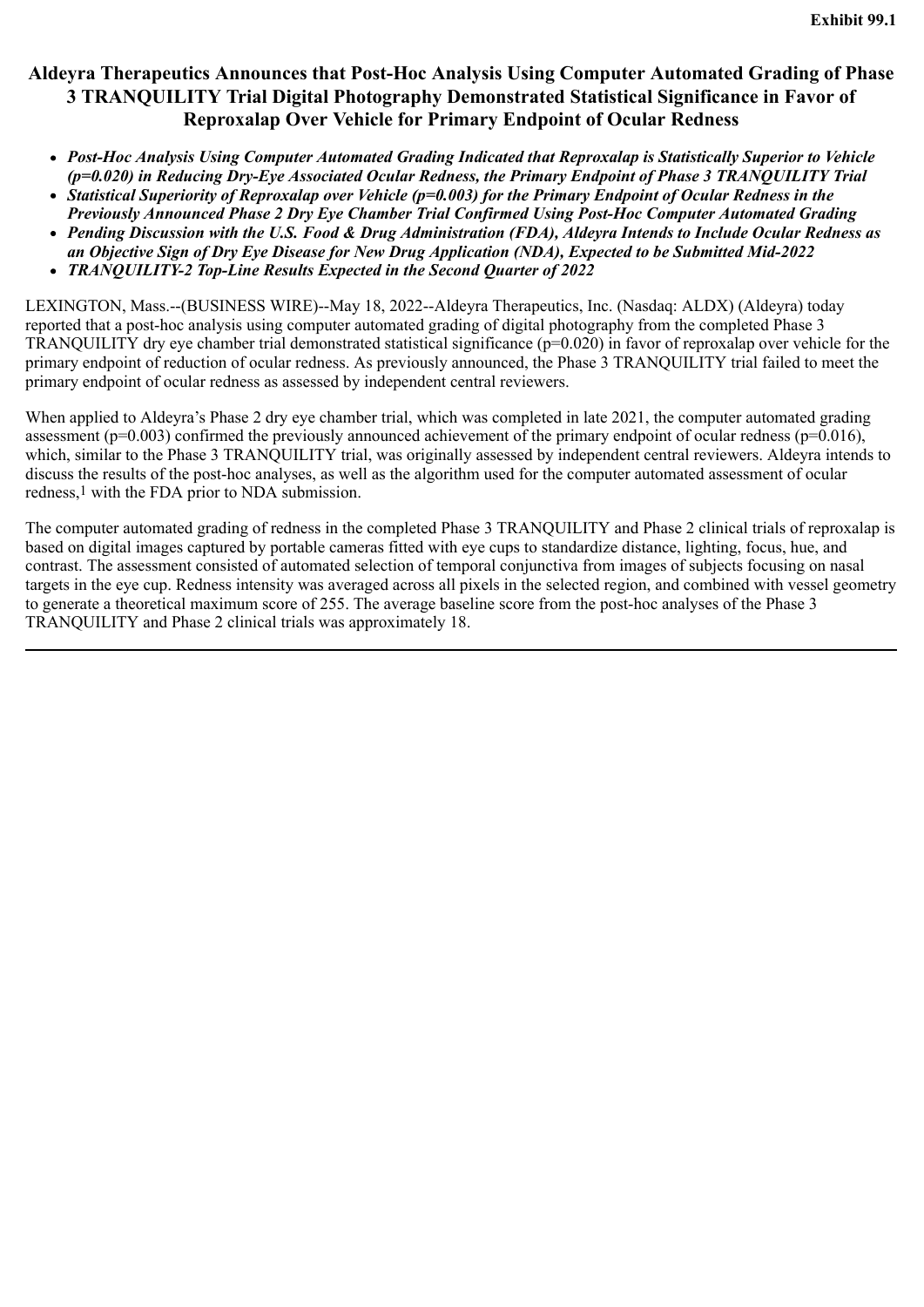Per draft FDA guidance, to be considered for regulatory approval in the United States, a product candidate for the treatment of dry eye disease must, with certain exceptions, demonstrate efficacy in an objective sign in at least two clinical trials and efficacy in a subjective symptom in at least two clinical trials. Statistical significance versus vehicle is generally considered sufficient for demonstration of efficacy.

For satisfaction of symptom efficacy requirements, Aldeyra intends to submit two previously completed adequate and wellcontrolled 12-week symptom trials that pre-specified patient-reported ocular dryness score as a primary endpoint, the Phase 3 RENEW-Part 1 and Formulation Phase 2 clinical trials. Pending discussion with the FDA, for satisfaction of the sign efficacy requirements, Aldeyra intends to submit the ocular redness results from the Phase 3 TRANQUILITY and Phase 2 dry eye chamber trials. If the primary endpoint of Schirmer test is achieved in the Phase 3 TRANQUILITY-2 trial, and pending discussion with the FDA, Aldeyra intends to submit Schirmer test results from both TRANQUILITY trials as evidence for achievement of an additional objective sign of dry eye disease.

Top-line results from TRANQUILITY-2 are expected in the second quarter of 2022. Pending discussion with the FDA and enrollment of the ongoing 12-month safety trial in dry eye disease patients, NDA submission for dry eye disease is expected to occur mid-2022.

## *About Aldeyra*

Aldeyra develops innovative therapies designed to treat immune-mediated diseases. Our approach is to discover pharmaceuticals that modulate immunological systems, instead of directly inhibiting or activating single protein targets, with the goal of optimizing multiple pathways at once while minimizing toxicity. Two of our lead product candidates, reproxalap and ADX-629, target pre-cytokine, systems-based mediators of inflammation known as RASP (reactive aldehyde species). Reproxalap is in Phase 3 clinical trials in patients with dry eye disease and allergic conjunctivitis. ADX-629, an orally administered RASP modulator, is in Phase 2 clinical testing for the treatment of systemic immune-mediated diseases. Our pipeline also includes ADX-2191 (intravitreal methotrexate 0.8%), in development for the prevention of proliferative vitreoretinopathy and the treatment of retinitis pigmentosa and primary vitreoretinal lymphoma. For more information, visit https://www.aldeyra.com/ and follow us on LinkedIn, Facebook, and Twitter.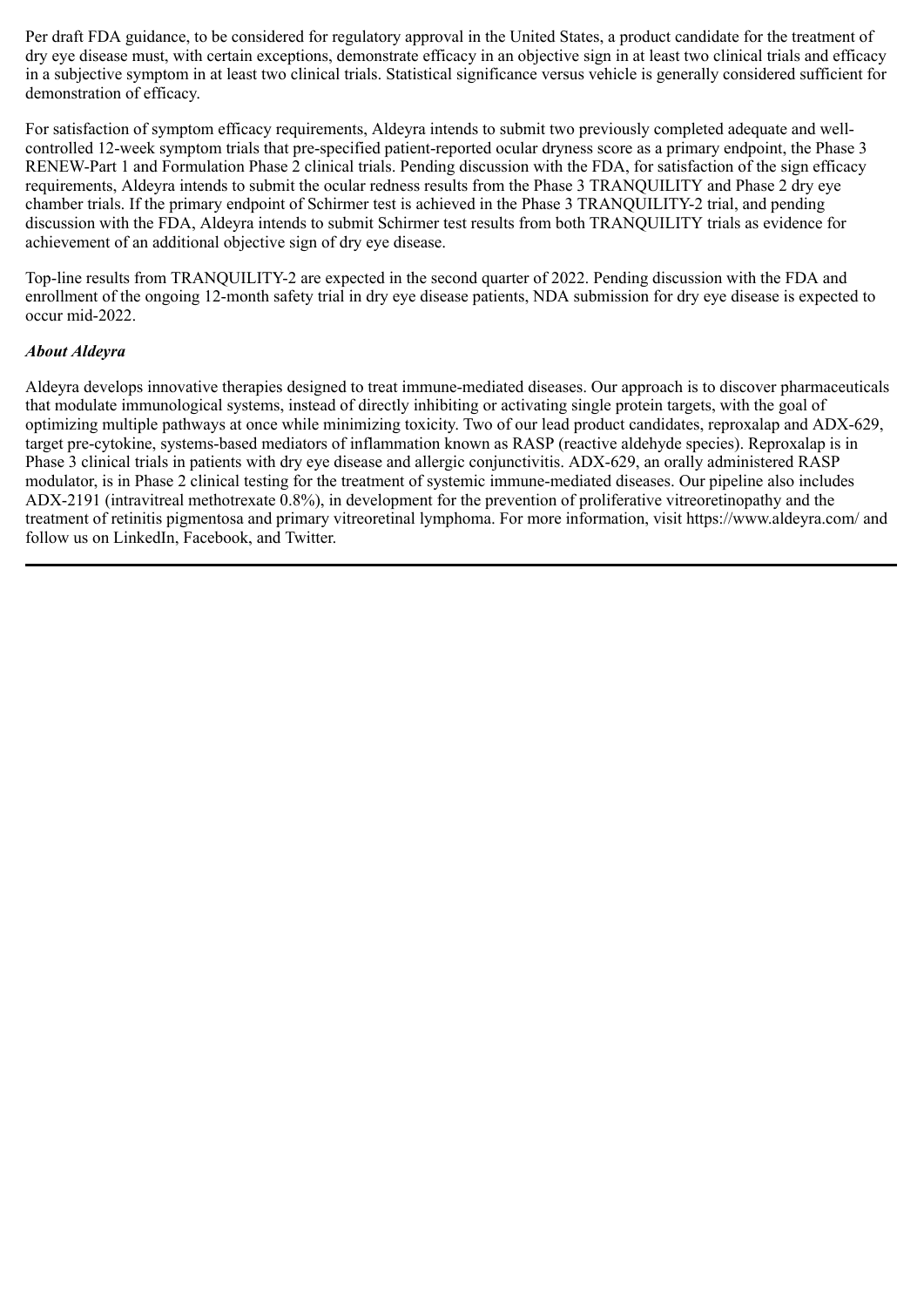### **Safe Harbor Statement**

This release contains forward-looking statements within the meaning of the Private Securities Litigation Reform Act of 1995, including, but not limited to, statements regarding submission of a potential New Drug Application; the anticipated timing of results from Aldeyra's clinical trials; expectations regarding the FDA's acceptance of Aldeyra's post-hoc review of data and agreement with Aldeyra's methods of analyzing data; and Aldeyra's projected cash runway. Aldeyra intends such forwardlooking statements to be covered by the safe harbor provisions for forward-looking statements contained in Section 21E of the Securities Exchange Act of 1934 and the Private Securities Litigation Reform Act of 1995. In some cases, you can identify forward-looking statements by terms such as, but not limited to, "may," "might," "will," "objective," "intend," "should," "could," "can," "would," "expect," "believe," "anticipate," "project," "on track," "scheduled," "target," "design," "estimate," "predict," "potential," "aim," "plan" or the negative of these terms, and similar expressions intended to identify forward-looking statements. Such forward-looking statements are based upon current expectations that involve risks, changes in circumstances, assumptions, and uncertainties. Aldeyra is at an early stage of development and may not ever have any products that generate significant revenue. All of Aldeyra's development timelines may be subject to adjustment depending on recruitment rate, regulatory review, preclinical and clinical results, and other factors that could delay the initiation or completion of clinical trials. Important factors that could cause actual results to differ materially from those reflected in Aldeyra's forward-looking statements include, among others, the timing of enrollment, commencement and completion of Aldeyra's clinical trials, the timing and success of preclinical studies and clinical trials conducted by Aldeyra and its development partners; updated or refined data based on Aldeyra's continuing or post-hoc review and quality control analysis of clinical data, Aldeyra's ability to design clinical trials with protocols, data analysis methodologies, and endpoints acceptable to applicable regulatory authorities; delay in or failure to obtain regulatory approval of Aldeyra's product candidates; the ability to maintain regulatory approval of Aldeyra's product candidates, and the labeling for any approved products; the risk that prior results, such as signals of safety, activity, or durability of effect, observed from preclinical or clinical trials, will not be replicated or will not continue in ongoing or future studies or clinical trials involving Aldeyra's product candidates in clinical trials focused on the same or on different indications; the risk that the results from earlier clinical trials, portions of clinical trials, or pooled clinical data may not accurately predict results of subsequent trials or the remainder of a clinical trial; the scope, progress, expansion, and costs of developing and commercializing Aldeyra's product candidates; uncertainty as to Aldeyra's ability to commercialize (alone or with others) and obtain reimbursement for Aldeyra's product candidates following regulatory approval, if any; the size and growth of the potential markets and pricing for Aldeyra's product candidates and the ability to serve those markets; Aldeyra's expectations regarding Aldeyra's expenses and revenue, the sufficiency or use of Aldeyra's cash resources and needs for additional financing; political, economic, legal, social, and health risks, including the COVID-19 pandemic and subsequent public health measures, and war or other military actions, that may affect Aldeyra's business or the global economy; the rate and degree of market acceptance of any of Aldeyra's product candidates; Aldeyra's expectations regarding competition; Aldeyra's anticipated growth strategies; Aldeyra's ability to attract or retain key personnel; Aldeyra's limited sales and marketing infrastructure; Aldeyra's ability to establish and maintain development partnerships; Aldeyra's ability to successfully integrate acquisitions into its business; Aldeyra's expectations regarding federal, state, and foreign regulatory requirements; regulatory developments in the United States and foreign countries; Aldeyra's ability to obtain and maintain intellectual property protection for its product candidates; the anticipated trends and challenges in Aldeyra's business and the market in which it operates; and other factors that are described in the "Risk Factors" and "Management's Discussion and Analysis of Financial Condition and Results of Operations" sections of Aldeyra's Annual Report on Form 10-K for the year ended December 31, 2021, and Aldeyra's Quarterly Report on Form 10-Q for the quarter ended March 31, 2022, which are on file with the Securities and Exchange Commission (SEC) and available on the SEC's website at https://www.sec.gov/.